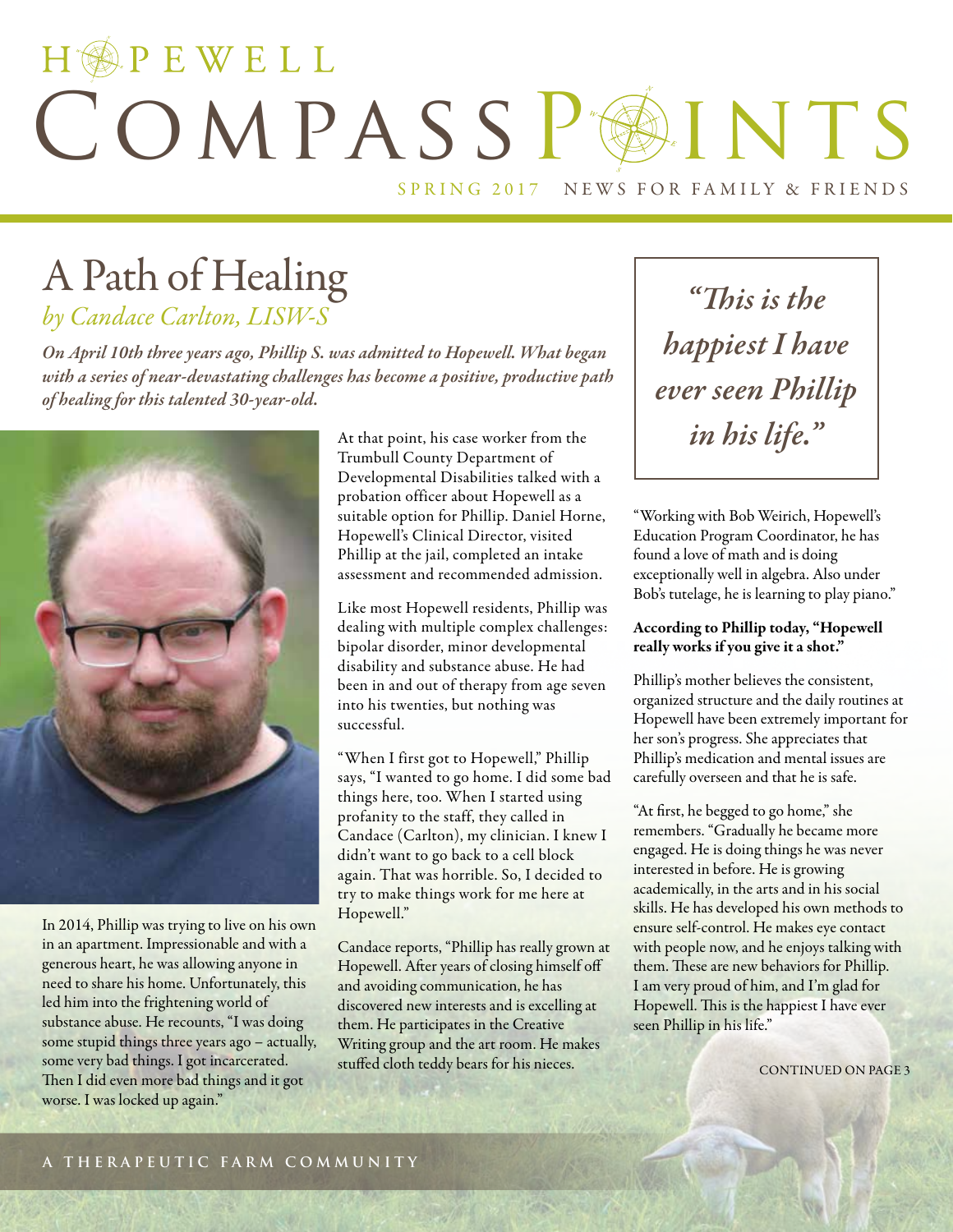# Hopewell at the All Ohio Community Psychiatry Conference



On March 24, 2017, Candace Carlton, LISW-S, Hopewell's Quality Improvement and Compliance Director, and I led a Showcase Presentation at the All Ohio Community Psychiatry Conference held in Dublin, Ohio. Our topic was entitled "Hopewell: A Therapeutic Healing Community, a model for sustained recovery and healing."

Our presentation focused on a central philosophy of therapeutic healing community that residents:

- Are empowered to be active participants in their own recovery as well as a resource for helping other residents in the community.
- Along with staff, share in the planning and running of day-to-day services and activities.
- Are encouraged to openly and safely express their thoughts and feelings.
- Accept that all views are to be heard and respected.
- Utilize the "community" milieu itself as a primary source of recovery, learning and healing.

Candace and I explained that therapeutic communities are not typically medical model oriented, but are more focused on a whole person-centered approach. Personal responsibility is reinforced by addressing the value of work, acceptance and self-respect.

An additional segment of our presentation dealt with the unique organizational structure of therapeutic healing communities like Hopewell. This concept is based on a flattened hierarchal structure in which all staff and residents are considered equal members of the "community." A primary role of staff is to empower the "peer community" (staff and residents) to serve as both teachers and mutual sources of self-help. This assures a balance of rights and responsibilities of each community member.

Much more information about therapeutic healing communities is available on our website at www.hopewellcommunity.org and at artausa.org, the website of the American Residential Treatment Association, of which Hopewell is a member.

Puland R forgs

Board of Directors Clara T. Rankin *Life Trustee*

William R. Hawke *Chairman*

Mark W. Teague *President*

Susan S. Locke, MD *Vice President*

Kathryn L. Makley *Vice President*

William A. Wortzman *Vice President, Treasurer*

Chloe Rankin Seelbach *Secretary, President-Elect*  Nathan A. Berger, MD Susan Silverberg Bewie Christopher Brookes Geofrey J. Greenleaf Albert S. Kantra, Jr. Susan D. LaPine Joseph J. Mahovlic Richard A. Paulson Roger F. Rankin Martha N. Sajatovic, MD Daniel E. Schweid, MD Philip Wasserstrom

Uday Yadav

Honorary Directors Herbert Y. Meltzer, MD Suzanne Morgan Donna S. Reid

Council of Advisors Jenifer Garfield William D. Ginn Sally Henkel Edith F. Hirsch Michael J. Horvitz Toby Devan Lewis John C. Morley Robert J. Roth, RPH Gretchen Smith

Mark J. Warren, MD, MPH Margaret S. Wheeler

Executive Director/CEO Richard R. Karges, LISW-S, ACSW

9637 State Route 534 Middlefield, OH 44062 440.426.2000

#### IS A QUARTERLY PUBLICATION FOR THE FRIENDS AND DONORS OF HOPEWELL. COMPASSP<sup>INTS</sup>

Peggy Barnes Szpatura, *Editor/Writer* Ann Thompson, *Writer*  Jack Childers, *Staff Photographer*

> Development Office 147 Bell Street, #303 Chagrin Falls, OH 44022 440.247.0912

www.hopewellcommunity.org

#### **Our Mission**

Hopewell's mission is "to provide an opportunity for adults with mental illness to experience a self-reliant and satisfying life through participation in a vibrant residential therapeutic community."



#### **Do you know a family that may need help?**

*Ask them to call Hopewell's Admissions Team at 440.426.2009.*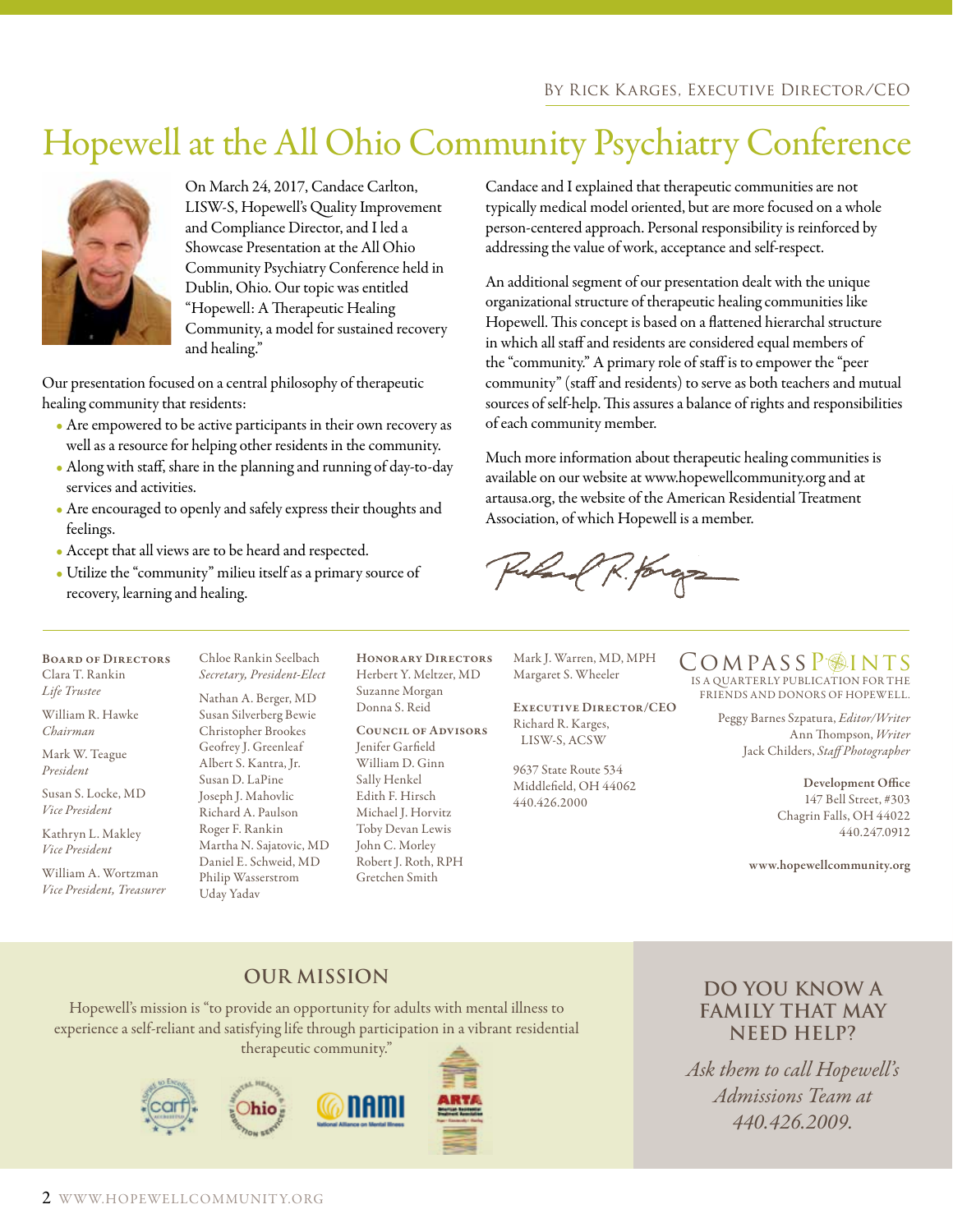# 2017 Summer Solstice to honor Sandy and Sally Cutler

The Board and staff of Hopewell are pleased to honor Sandy (Alexander M.) and Sally Cutler at this year's Summer Solstice. Their dedication to our organization has continued long past the time their son David was a Hopewell resident. In appreciation for their generosity and devotion, a new building dedicated in 2009 was named the David Cutler Conservatory, and our annual event to raise public awareness of mental health care is called the David Cutler Conservatory Exploring Mental Health Series. Sally served as Honorary Chair of "The Campaign for Hopewell – *Planting Seeds of Promise,*" which raised more than \$7 million by its close in 2016, primarily for the endowment.

According to Sandy and Sally, "Hopewell is a special place of acceptance, healing and restoration. Residents recover and grow in a bucolic residential setting where each is a member of a functioning community with expectations and responsibilities. The warmth and welcoming nature of the Hopewell community sets the environment for remarkable achievements by its residents."



# Theresa Piteo Trela to be Guest Speaker



*Liza (left) and her mother, Theresa Piteo Trela*

Summer Solstice is one of Hopewell's most important fundraising activities each year. Proceeds are used to provide fee assistance to residents' families who otherwise could not afford care. The

appreciation expressed by family members has been overwhelmingly heartwarming over the years. One of the most poignant expressions was received from Theresa (Terry) Piteo Trela, who bravely told the story of her family's experiences for Hopewell's Spring 2015 "Compass Points" newsletter and, more recently, in a video for our website.

#### Terry says, "Our daughter Liza is only able to remain at Hopewell because of a reduced fee arrangement. Make no mistake: donations to Hopewell really do save lives. Our family is so blessed."

Clevelanders will remember Terry as a member of the original cast of the record-breaking production of "Jacques Brel is Alive and Well and Living in Paris" that helped begin the Renaissance of Cleveland's Playhouse Square in 1973. Currently, she is a lecturer in the English department at West Texas A&M University in Canyon, Texas.

#### *(continued from cover)*



*Candace Carlton, LISW-S, has worked at Hopewell for 16 years. As Quality Improvement and Compliance Director, she oversees the regulatory licensures, certifications and accreditations through CARF, ODMHAS and other bodies. Candace also oversees Hopewell's outcomes measurement process and produces the annual Outcomes Report. In 2014, she began working with Dr. Sana Loue from Case* 

*Western Reserve University on research projects at Hopewell. Candace is a Clinician with a caseload of residents. Each week she facilitates Spirituality Group and the Hopewell Resident Council. She received her Masters of Social Work degree from Youngstown State University (YSU) in 2006 and received the YSU Bitonte College of Health and Human Services Social Work Alumni of Year Award in 2014.*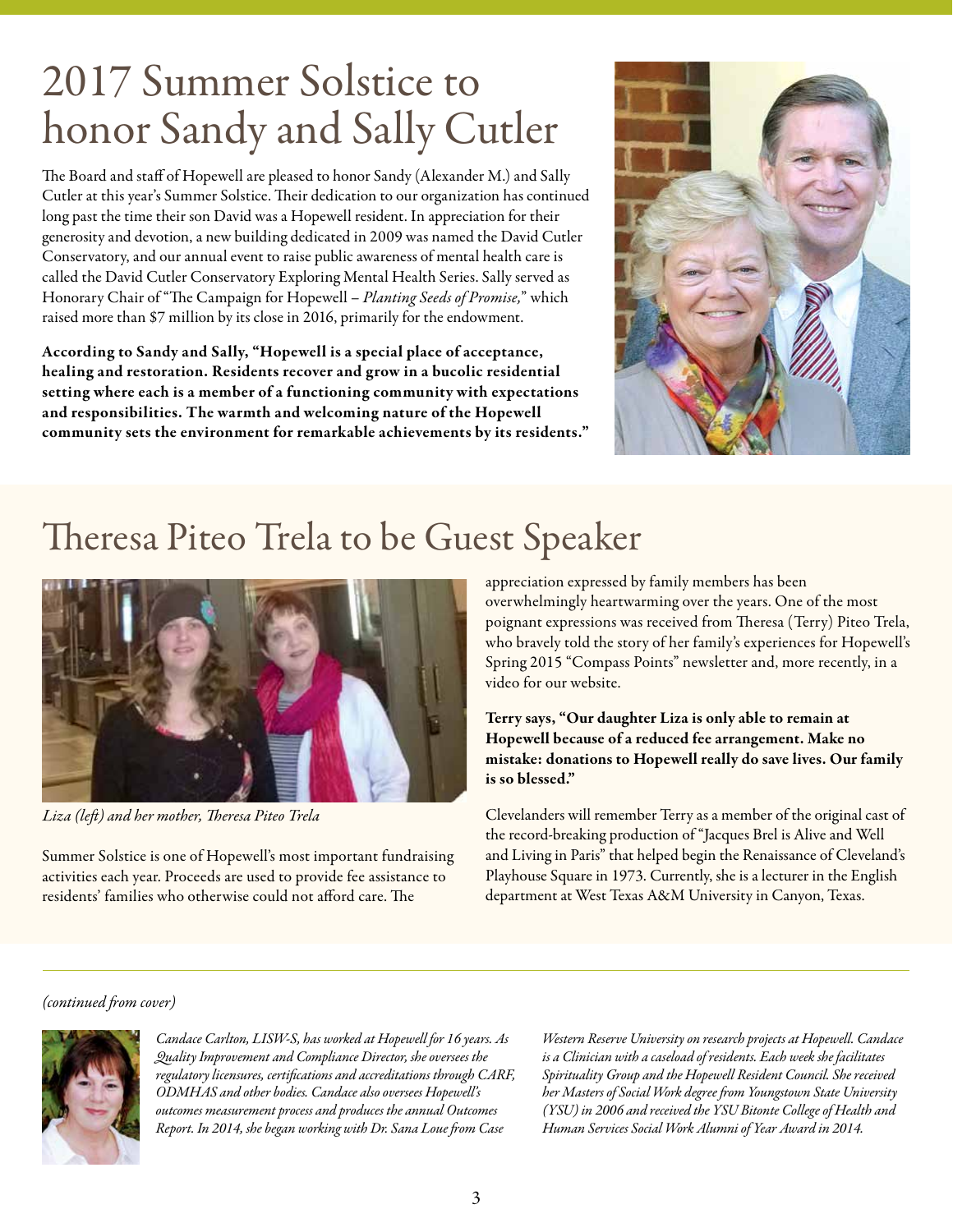### 17th Annual Summer Solstice AUCTION HIGHLIGHTS



Private Tour of the Universe

Your personal adventure to the stars awaits! You and up to 80 of your friends will take a private, curated tour of the universe at the Shafran Planetarium and Ralph Mueller Observatory at the Cleveland Museum of Natural History. The winner may work with a curator to design a unique out-of-thisworld experience. Perfect for all ages and celebrations. Includes wine and cheese!

*Thanks to the Cleveland Museum of Natural History.* (This donation has been made exclusively to Hopewell.)



#### Stay at Hacienda de Anza

Relax for four nights in a beautifully decorated and welcoming hacienda located in Tubac, Arizona, south of Tucson on five secluded acres in the foothills. Bring your family or significant other and enjoy the stunning mountain views, take a hike or a dip in the 38-foot pool.

*Thanks to Mr. and Mrs. Robert Clancy.* 



#### Eddy Fruit Farm to Table Event

Spend a day in the country and top it off with a farm-to-table four-course dinner for 12 at Eddy Fruit Farm in Geauga County. Renowned Sara's Place Restaurant and Catering will customize a menu for you and your guests using the freshest locally harvested foods provided by Eddy. The evening includes a full bar. You may choose to enjoy your delicious dinner al fresco or in Eddy's rustic apple barn. Come early to tour the orchards and pick your own produce. Dates restricted to August 18 – October 22, 2017.



#### The Foundry Rowing Competition

Experience The Foundry, for you and up to 15 guests (or more if you insist!). This brand new, state-of-the-art rowing center in Cleveland's Flats has indoor rowing



tanks where you and your guests will learn the sport from the Foundry's rowing director, a former PAC-10 Coach of the Year at Stanford and an Olympian. You will receive personal instruction on the rowing stroke, then divide into two teams for a friendly competition! This one-of-a-kind event could be used by a corporation looking for a team building retreat at an amazing facility, or it could be a family/friends event (ages 10 and up). MCPc will provide high energy snacks, refreshments and adult beverages. If you are hosting a corporate retreat, they will take care of additional nourishment. MCPc also will provide a guided tour of the facility: a former foundry that has been restored with historic preservation in mind.

*Donated by MCPc Family Charities.*



#### Marigold Catering Cocktail Party in your Home

Experience an unforgettable evening for 20 hosted at your home. Guests will sample unique and contemporary passed hors d'oeuvres, participate in an interactive cooking display of savory and sweet small plates and indulge in local beers and international wines.

*Donated by Marigold Catering.*



## **HOPEWELL'S** FUND-A-NEED

An important element of each Summer Solstice event is the Fund-a-Need portion of the live auction. Guests are asked to make cash donations to support Hopewell's #1 fundraising priority: fee assistance for our residents. More than \$1 million of our operating budget each year is designated for this purpose. Fund-a-Need helps us provide fee assistance for 95 percent of our residents. We hope you will raise your bidder numbers high!

If you are not able to attend this year's Summer Solstice, you may support our fee assistance program by making a fully tax-deductible donation at www.hopewellcommunity.org/ donate. Please be sure to indicate that your gift is for "Fund-a-Need."

### FROM THE Wishing Well

Hopewell residents and staff appreciate donations of materials and equipment that enhance their work and other activities.

Currently we need the following items:

- Good used ½ ton or ¾ ton farm trucks (preferably Fords)
- Golf cart with a storage bed

If you are able to help with any of these needs, please call the Development Office at 440.247.0912. Thank you in advance!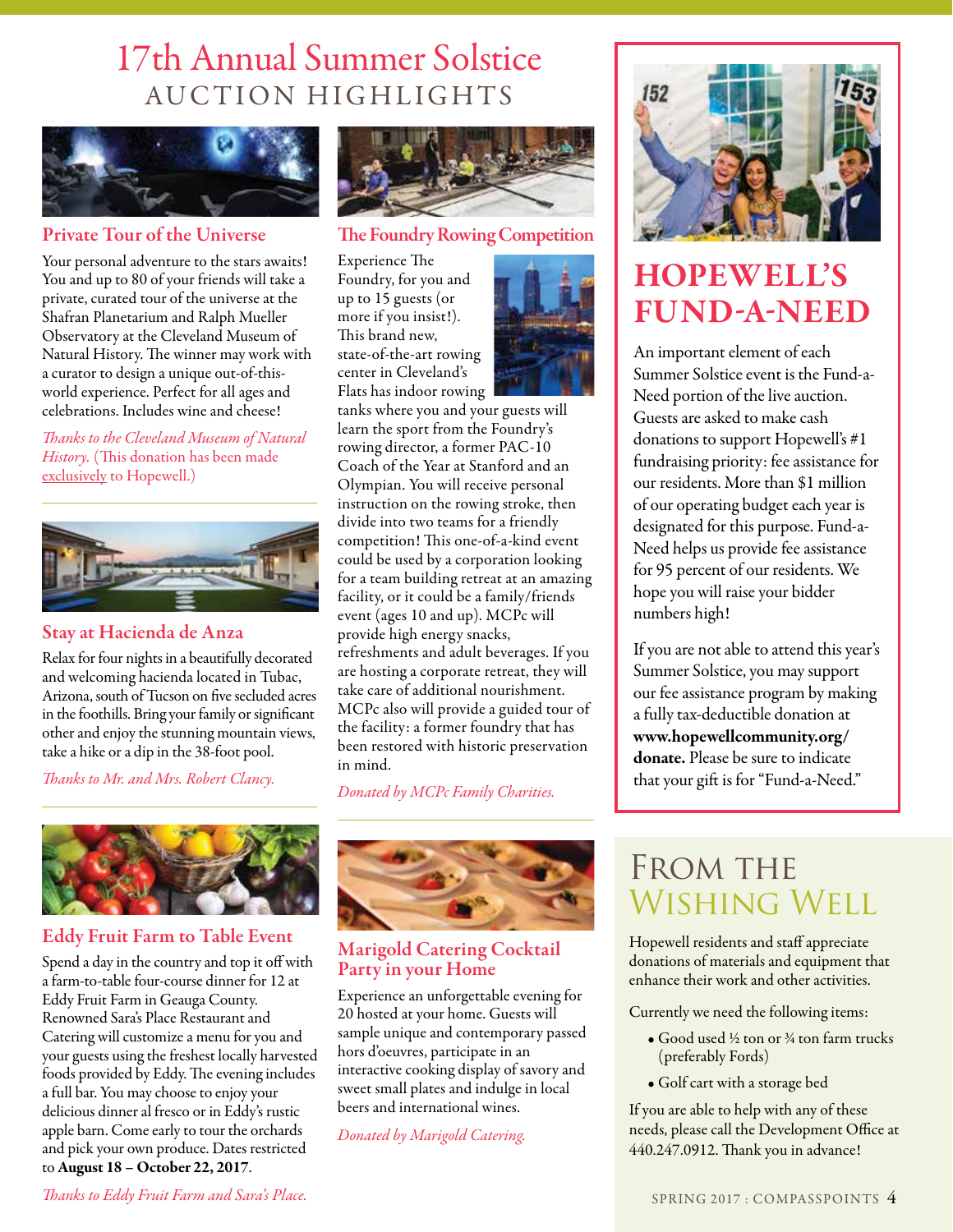# In Memory



Morton G. Epstein

Mort Epstein was a dedicated member of Hopewell's Board of Directors from 1996 to 2014 and remained on the Council of Advisors until his death on February 22, 2017, at age 90.

Hopewell trustee Phil Wasserstrom reflects, *"Mort had many communal involvements in his life. However, Hopewell was a primary and continuing priority for him. He proposed me for the Board and was so pleased when I was accepted that he took me to a celebration lunch. Even when he cycled off the Board, he was anxious to keep up with the progress of our various initiatives. He was generous with advice on the issues that were important to him. I know his deep interest in Hopewell will be an inspiration to all of us to continue the work he loved so much."*

Morton G. Epstein was born in Cleveland, Ohio, and was a graduate of Cleveland Heights High School. He attended The Ohio State University. Mort and his brothers, Urvan Epstein and Jerome Grover, were partners in National Paper and Packaging, a family-owned business which was founded in 1914 by their parents, Harry and Rhea Epstein. Mort's career spanned five decades.

Mort served as a community leader in many areas in Cleveland, and his business career included numerous positions on merchant advisory boards, among them Scott Paper Company. He served as Chairman of the National Paper Trade Association. Notable nonprofit organizations he served, often as an officer and life trustee, include: The Temple-Tifereth Israel, The American Jewish Committee, The City Club of Cleveland, The Jewish Federation of Cleveland, The Jewish Family Service Association, Bellefaire/Jewish Children's Bureau, Mt. Sinai Medical Center, Mt. Sinai Health Care Foundation and many others.

Mort was a visionary, a strategist, a facilitator and a great friend to the community. Perhaps his most cherished role was that of a devoted husband and father. He enjoyed a 70-year marriage to Natalie Epstein. They had three sons, Dr. Howard Epstein (Gregg Levine), Jonathan Epstein (Marty Gawry) and Jeffrey Epstein (of blessed memory).



L. Douglas Lenkoski, MD

Doug Lenkoski was a Hopewell trustee from 2002 until 2015, when he joined the Council of Advisors. He remained actively engaged until his death on March 20, 2017, at age 92.

Born in Northampton, Massachusetts, in 1925, Doug received an A.B. degree in Biology from Harvard College in 1948 and his medical degree in 1953 from Western Reserve School of Medicine. From 1943 to 1946, he served as an Army Air Force B-17 navigator stationed in Italy. After military service, he interned at University Hospitals of Cleveland. He then served as Assistant Resident in Psychiatry at Yale/Grace New Haven Hospital, then as Chief Resident at University Hospitals.

As faculty in Psychiatry at Case Western Reserve University from 1960 until his retirement in 1992, Doug held numerous positions, including Chairman of the Department of Psychiatry and Director, Substance Abuse Center of the School of Medicine. He served as Chief of Staff and Director of the Department of Psychiatry at University Hospitals and as Director of Psychiatry at MetroHealth. In 1992, he was appointed Professor Emeritus of Psychiatry.

Doug was a Fellow with the American College of Psychiatrists, American College of Psychoanalysts and American Psychiatric Association. He was a founding member of the Cuyahoga County Community Mental Health Board and a member of the Cleveland Psychoanalytic Center, which honored him in 2014. He also published numerous books and journals. He was tireless in his humanitarian efforts on behalf of the mentally ill and was an extremely effective advocate for psychiatric patients, influencing policy at local, state and national levels.

Hopewell founder Clara T. Rankin says, *"Doug was instrumental in the development of Hopewell and was especially interested in our care of individuals dealing with schizophrenia. He was an excellent leader, well-versed in fund raising and very good at committee meetings. He kept us on track with his humor. He was always willing to talk through problems and was very encouraging. He was a brilliant, remarkable man."*

Doug is survived by his wife Jeanette and their four children.